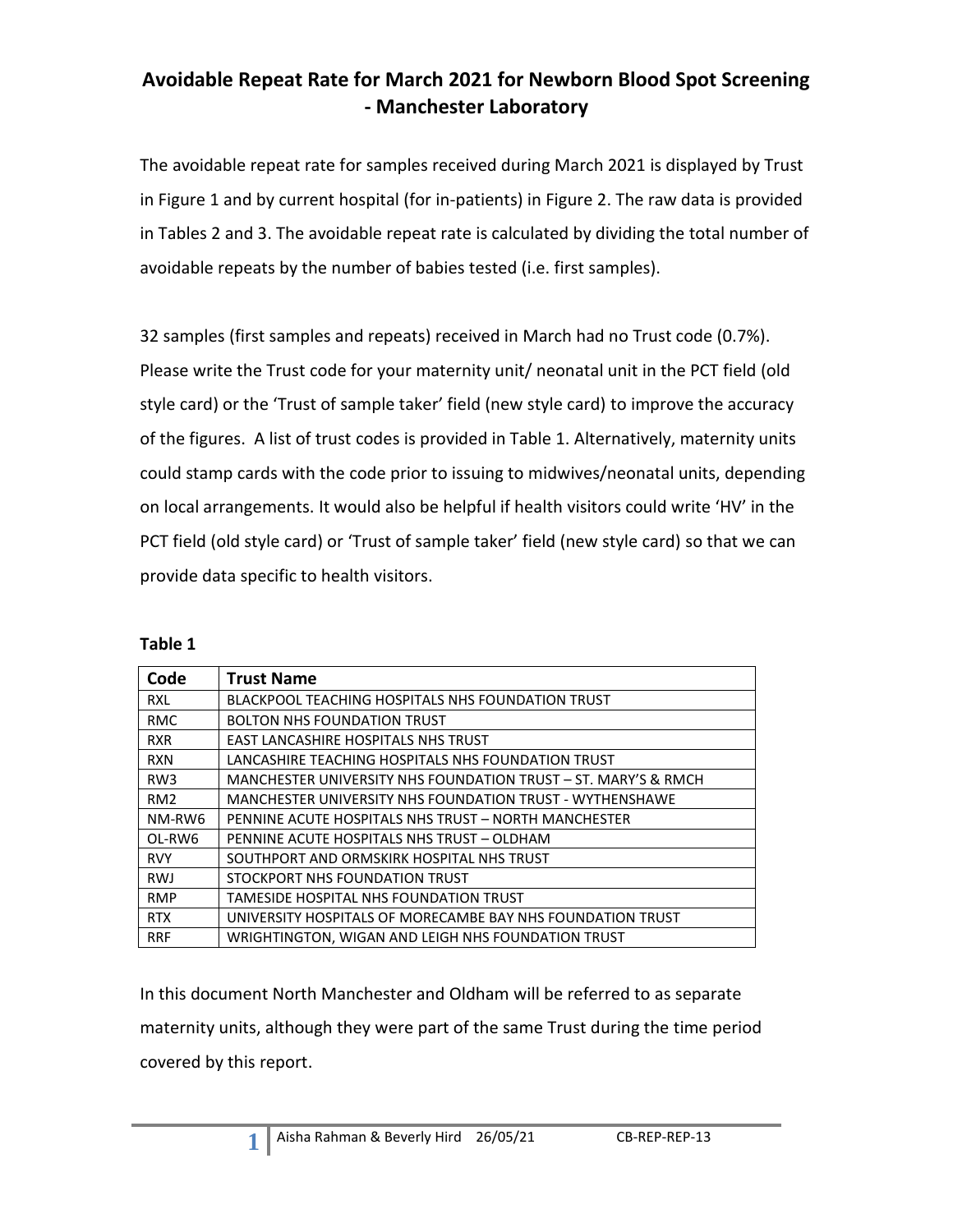#### **Figure 1 - Avoidable repeats by Trust**

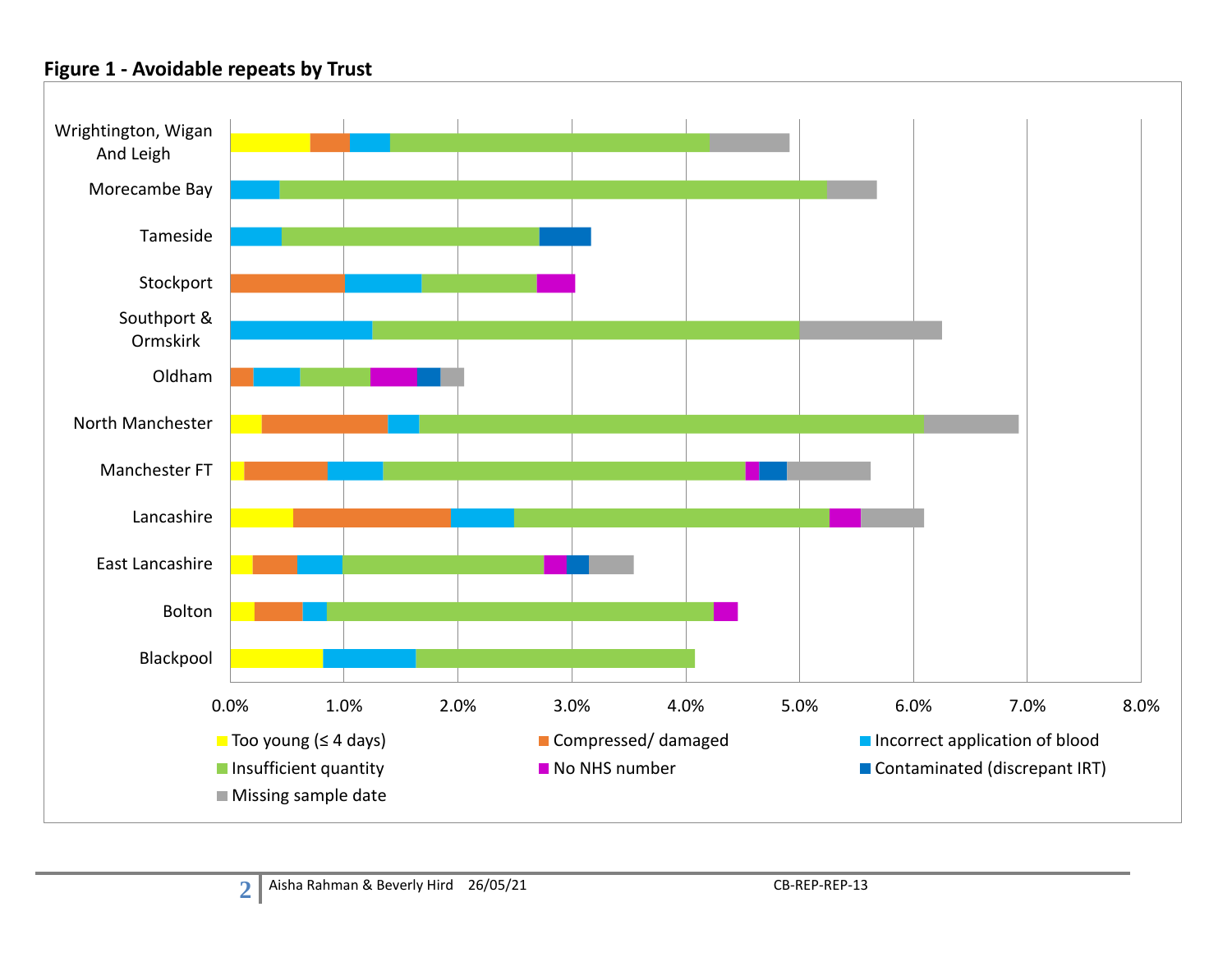

### **Figure 2 - Avoidable repeats by current hospital (in-patients)**

There were no avoidable repeats for Furness, Ormskirk, Lancaster, RMCH and Preston.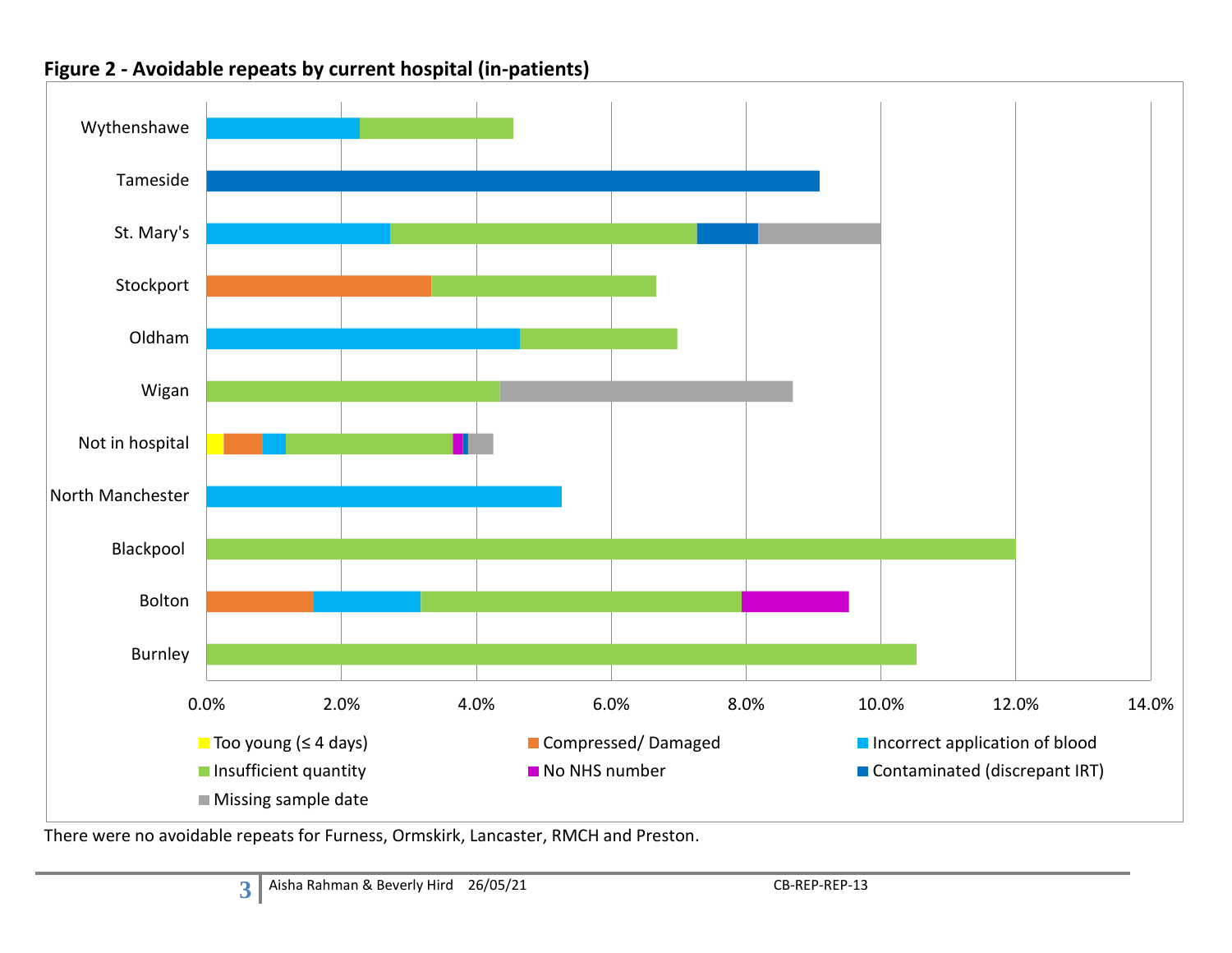# **Table 2 – Avoidable repeats by Trust for March 2021**

| Trust                                                | <b>Number of first</b><br>samples<br>received/<br>babies tested | Too soon<br>after<br>transfusion<br>$\sqrt{5}$ (<72 hours)* | Too young for<br>reliable<br>screening<br>(≤ 4 days) | <b>Bloodspot card</b><br>damaged in<br>transit | <b>Bloodspot</b><br>compressed/da<br>maged | Expired<br>bloodspot card | Incorrect<br>application of<br>blood on card | Insufficient<br>quantity | >14 days in<br>transit | <b>No NHS</b><br>number | (discrepant IRT) | Contaminated   Missing sample<br>date | <b>DOB</b> missing | Number of<br>Avoidable<br>Repeat<br><b>Requests</b> | Avoidable<br>Repeat<br><b>Requests Rate</b> |
|------------------------------------------------------|-----------------------------------------------------------------|-------------------------------------------------------------|------------------------------------------------------|------------------------------------------------|--------------------------------------------|---------------------------|----------------------------------------------|--------------------------|------------------------|-------------------------|------------------|---------------------------------------|--------------------|-----------------------------------------------------|---------------------------------------------|
| <b>Blackpool Teaching Hospitals NHS FT</b>           | 245                                                             |                                                             |                                                      | $\mathbf 0$                                    | $\mathbf{0}$                               | $\Omega$                  |                                              | 6                        | 0                      |                         |                  | $\Omega$                              | $\Omega$           | 10                                                  | 4.1%                                        |
| <b>Bolton NHS FT</b>                                 | 471                                                             |                                                             |                                                      | $\mathbf 0$                                    |                                            | $\Omega$                  |                                              | 16                       | $\Omega$               |                         |                  | $\Omega$                              | $\Omega$           | 21                                                  | 4.5%                                        |
| East Lancashire Hospitals NHS Trust                  | 508                                                             |                                                             |                                                      | $\Omega$                                       |                                            | $\Omega$                  |                                              | q                        | $\Omega$               |                         |                  |                                       | $\Omega$           | 18                                                  | 3.5%                                        |
| Lancashire Teaching Hospitals NHS FT                 | 361                                                             |                                                             |                                                      | $\mathbf 0$                                    |                                            | $\Omega$                  |                                              | 10                       | $\Omega$               |                         | $\Omega$         |                                       | $\Omega$           | 22                                                  | 6.1%                                        |
| Manchester University NHS FT                         | 818                                                             |                                                             |                                                      | 0                                              |                                            | $\Omega$                  |                                              | 26                       | $\Omega$               |                         |                  | 6                                     | $\Omega$           | 46                                                  | 5.6%                                        |
| North Manchester (Pennine Acute Hospitals NHS Trust) | 361                                                             |                                                             |                                                      | $\Omega$                                       |                                            | $\Omega$                  |                                              | 16                       | $\Omega$               |                         |                  |                                       | $\Omega$           | 25                                                  | 6.9%                                        |
| Not Stated                                           | 31                                                              |                                                             | 0                                                    | 0                                              | $\mathbf 0$                                | $\Omega$                  | $\Omega$                                     | $\Omega$                 | $\Omega$               |                         | ſ                | $\Omega$                              | $\Omega$           | $\Omega$                                            | 0.0%                                        |
| <b>Health Visitor</b>                                | 67                                                              |                                                             | $\Omega$                                             | $\Omega$                                       |                                            | $\Omega$                  |                                              |                          | $\Omega$               |                         | $\Omega$         | $\Omega$                              | $\Omega$           |                                                     | 7.5%                                        |
| Oldham (Pennine Acute Hospitals NHS Trust)           | 487                                                             |                                                             | $\mathbf 0$                                          | $\mathbf 0$                                    |                                            | $\mathbf 0$               |                                              | 3                        | $\Omega$               |                         |                  |                                       | $\Omega$           | 10                                                  | 2.1%                                        |
| Southport & Ormskirk Hospital NHS Trust              | 80                                                              |                                                             | $\Omega$                                             | $\Omega$                                       | $\Omega$                                   | $\Omega$                  |                                              |                          | $\Omega$               |                         |                  |                                       | $\Omega$           |                                                     | 6.3%                                        |
| Stockport NHS FT                                     | 297                                                             |                                                             | $\mathbf 0$                                          | $\mathbf 0$                                    |                                            | $\Omega$                  |                                              |                          | $\Omega$               |                         | n                | $\Omega$                              | $\Omega$           | 9                                                   | 3.0%                                        |
| Tameside And Glossop Integrated Care NHS FT          | 221                                                             |                                                             | $\Omega$                                             | $\mathbf 0$                                    | $\Omega$                                   | $\Omega$                  |                                              |                          | $\Omega$               |                         |                  | $\Omega$                              | $\Omega$           |                                                     | 3.2%                                        |
| University Hospitals of Morecambe Bay NHS FT         | 229                                                             |                                                             | $\Omega$                                             | 0                                              | $\Omega$                                   | $\Omega$                  |                                              | 11                       | $\Omega$               |                         | $\Omega$         |                                       | $\Omega$           | 13                                                  | 5.7%                                        |
| Wrightington, Wigan and Leigh NHS FT                 | 285                                                             |                                                             | $\mathbf{\hat{}}$                                    | $\mathbf 0$                                    |                                            | $\Omega$                  |                                              | 8                        | $\Omega$               |                         | $\Omega$         |                                       | $\Omega$           | 14                                                  | 4.9%                                        |
| <b>Grand Total</b>                                   | 4461                                                            |                                                             | 10                                                   | 0                                              | 25                                         | $\Omega$                  | 22                                           | 118                      | $\Omega$               |                         |                  | 18                                    | 0                  | 205                                                 | 4.6%                                        |

\*Not included in calculation of avoidable repeats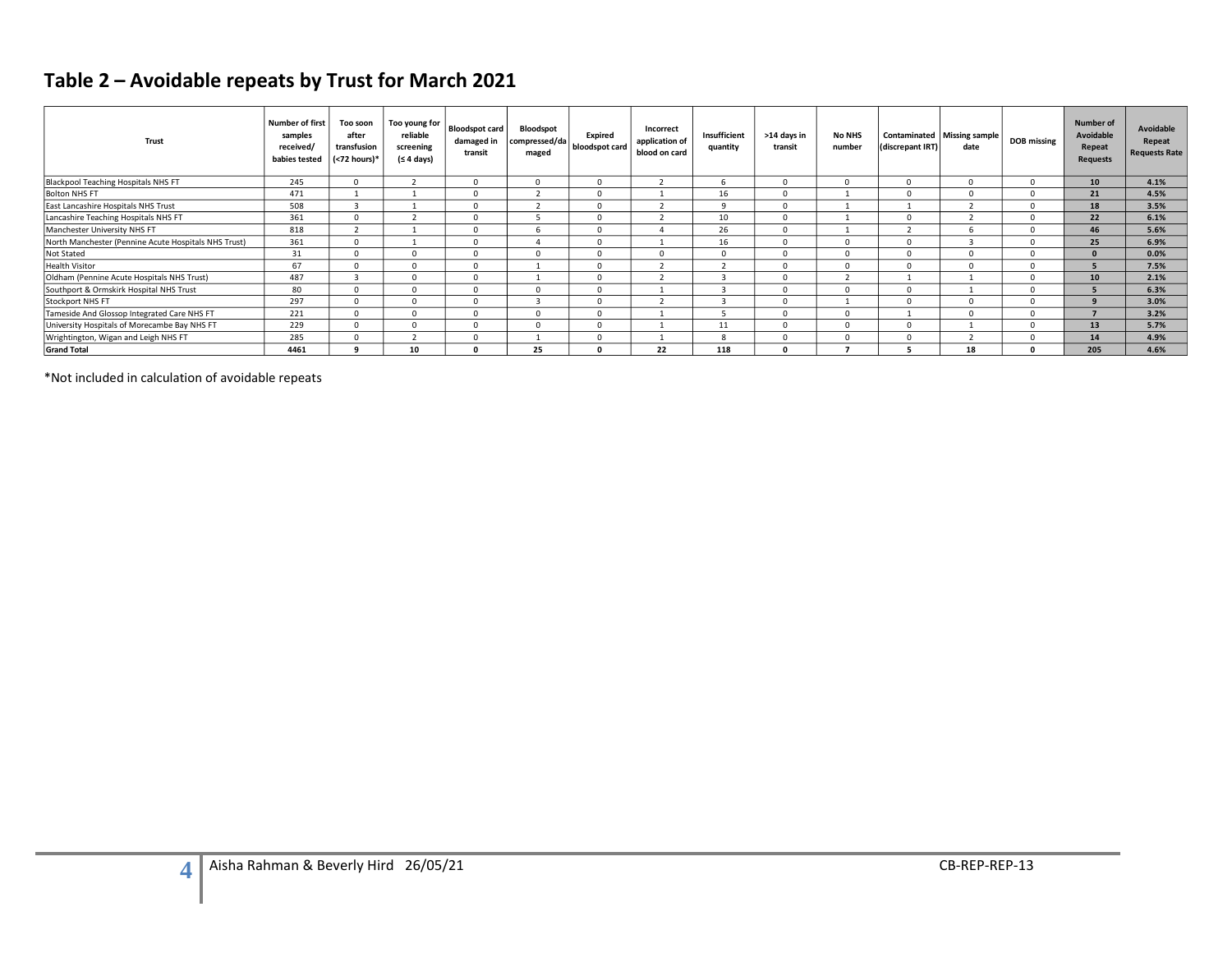# **Table 3 – Avoidable repeats by current hospital (in-patients) for March 2021**

| <b>Current Hospital</b>             | <b>Number of first</b><br>samples<br>received/<br>babies tested | Too soon after<br>transfusion<br>(<72 hours)* | (≤ 4 days)  | transit      | Too young   Damaged in   Compressed/<br>Damaged | <b>Expired</b><br>card | Incorrect<br>application<br>of blood | Insufficient  >14 days in<br>quantity | transit  | No NHS<br>number | Contaminated<br>(discrepant IRT) | <b>Missing</b><br>sample<br>date | <b>DOB</b><br><b>Missing</b> | <b>Number of</b><br>Avoidable<br>Repeat<br><b>Requests</b> | Avoidable<br>Repeat<br><b>Requests</b><br>Rate |
|-------------------------------------|-----------------------------------------------------------------|-----------------------------------------------|-------------|--------------|-------------------------------------------------|------------------------|--------------------------------------|---------------------------------------|----------|------------------|----------------------------------|----------------------------------|------------------------------|------------------------------------------------------------|------------------------------------------------|
| <b>Burnley General Hospital</b>     | 38                                                              | $\overline{2}$                                | $\mathbf 0$ | $\mathbf 0$  | 0                                               | $\Omega$               | $\mathbf 0$                          | 4                                     | $\Omega$ | $\mathbf 0$      | $\Omega$                         | 0                                | $\mathbf 0$                  | $\overline{a}$                                             | 10.5%                                          |
| Royal Bolton Hospital               | 63                                                              |                                               | 0           | $\mathbf 0$  |                                                 | $\Omega$               |                                      | 3                                     | $\Omega$ |                  | 0                                |                                  | 0                            | 6                                                          | 9.5%                                           |
| Blackpool Victoria Hospital         | 25                                                              | $\mathbf 0$                                   | 0           | $\mathbf 0$  | 0                                               | $\Omega$               | $\mathbf 0$                          | 3                                     | $\Omega$ | 0                | $\mathbf 0$                      | $\Omega$                         | 0                            | $\overline{\mathbf{3}}$                                    | 12.0%                                          |
| Furness General Hospital            | $\mathbf{1}$                                                    | $\mathbf 0$                                   | $\mathbf 0$ | $\mathbf 0$  | 0                                               | $\Omega$               | $\mathbf 0$                          | $\Omega$                              | $\Omega$ | $\mathbf 0$      | $\mathbf 0$                      | $\Omega$                         | $\mathbf 0$                  | $\mathbf{0}$                                               | 0.0%                                           |
| North Manchester General Hospital   | 19                                                              | $\mathbf 0$                                   | $\Omega$    | $\mathbf 0$  | 0                                               | $\Omega$               | $\overline{1}$                       | $\Omega$                              | $\Omega$ | $\mathbf 0$      | $\mathbf 0$                      | O                                | $\mathbf 0$                  | $\mathbf{1}$                                               | 5.3%                                           |
| Not in hospital                     | 4000                                                            |                                               | 10          | $\mathbf 0$  | 23                                              | $\Omega$               | 14                                   | 99                                    | $\Omega$ | 6                | 3                                | 15                               | 0                            | 170                                                        | 4.3%                                           |
| Ormskirk & District General         | 6                                                               | $\mathbf 0$                                   | $\mathbf 0$ | $\mathbf 0$  | 0                                               | $\Omega$               | $\mathbf 0$                          | $\Omega$                              | $\Omega$ | $\mathbf 0$      | $\mathbf 0$                      | $\Omega$                         | $\mathbf 0$                  | $\mathbf{0}$                                               | 0.0%                                           |
| Royal Albert Edward Infirmary       | 23                                                              | 0                                             | $\mathbf 0$ | $\mathbf 0$  | 0                                               | $\Omega$               | $\mathbf 0$                          |                                       | $\Omega$ | $\mathbf 0$      | $\mathbf 0$                      |                                  | $\mathbf 0$                  | $\overline{2}$                                             | 8.7%                                           |
| Royal Lancaster Infirmary           | 8                                                               | $\mathbf 0$                                   | $\Omega$    | $\mathbf 0$  | 0                                               | $\Omega$               | $\mathbf 0$                          | $\Omega$                              | $\Omega$ | $\mathbf 0$      | $\mathbf 0$                      | $\Omega$                         | $\mathbf 0$                  | $\mathbf{0}$                                               | 0.0%                                           |
| Royal Manchester Childrens Hospital | $\overline{4}$                                                  | $\mathbf 0$                                   | 0           | $\mathbf 0$  | 0                                               | $\Omega$               | $\mathbf 0$                          | $\Omega$                              | $\Omega$ | $\mathbf 0$      | $\mathbf 0$                      | 0                                | 0                            | $\mathbf{0}$                                               | 0.0%                                           |
| Royal Oldham Hospital               | 43                                                              | 3                                             | 0           | $\mathbf 0$  | 0                                               | $\Omega$               | $\overline{2}$                       |                                       | $\Omega$ | 0                | 0                                | $\Omega$                         | 0                            | $\overline{\mathbf{3}}$                                    | 7.0%                                           |
| Royal Preston Hospital              | 36                                                              | $\mathbf 0$                                   | $\Omega$    | $\mathbf 0$  | 0                                               | $\Omega$               | $\mathbf 0$                          | $\Omega$                              | $\Omega$ | $\mathbf 0$      | $\mathbf 0$                      | $\Omega$                         | $\mathbf 0$                  | $\mathbf{0}$                                               | 0.0%                                           |
| Stepping Hill Hospital              | 30                                                              | $\mathbf 0$                                   | $\mathbf 0$ | $\mathbf 0$  | $\mathbf{1}$                                    | $\Omega$               | $\mathbf 0$                          |                                       | $\Omega$ | $\mathbf 0$      | $\mathbf 0$                      | $\Omega$                         | $\mathbf 0$                  | $\overline{2}$                                             | 6.7%                                           |
| St Mary's Hospital, Manchester      | 110                                                             | $\overline{2}$                                | 0           | $\mathbf 0$  | 0                                               | $\Omega$               | $\overline{3}$                       |                                       | $\Omega$ | $\mathbf 0$      |                                  | h                                | 0                            | 11                                                         | 10.0%                                          |
| Tameside General Hospital           | 11                                                              | 0                                             | $\mathbf 0$ | $\mathbf 0$  | 0                                               | $\Omega$               | $\Omega$                             | $\Omega$                              | $\Omega$ | $\mathbf 0$      |                                  | $\Omega$                         | $\mathbf 0$                  | $\mathbf{1}$                                               | 9.1%                                           |
| Wythenshawe Hospital                | 44                                                              | 0                                             | $\Omega$    | $\mathbf 0$  | 0                                               | $\Omega$               |                                      |                                       | $\Omega$ | $\mathbf 0$      | $\mathbf 0$                      | $\Omega$                         | $\mathbf 0$                  | $\overline{2}$                                             | 4.5%                                           |
| <b>Grand Total</b>                  | 4461                                                            | q                                             | 10          | $\mathbf{0}$ | 25                                              | $\Omega$               | 22                                   | 118                                   | $\Omega$ |                  | 5                                | 18                               | 0                            | 205                                                        | 4.6%                                           |

\*Not included in calculation of avoidable repeats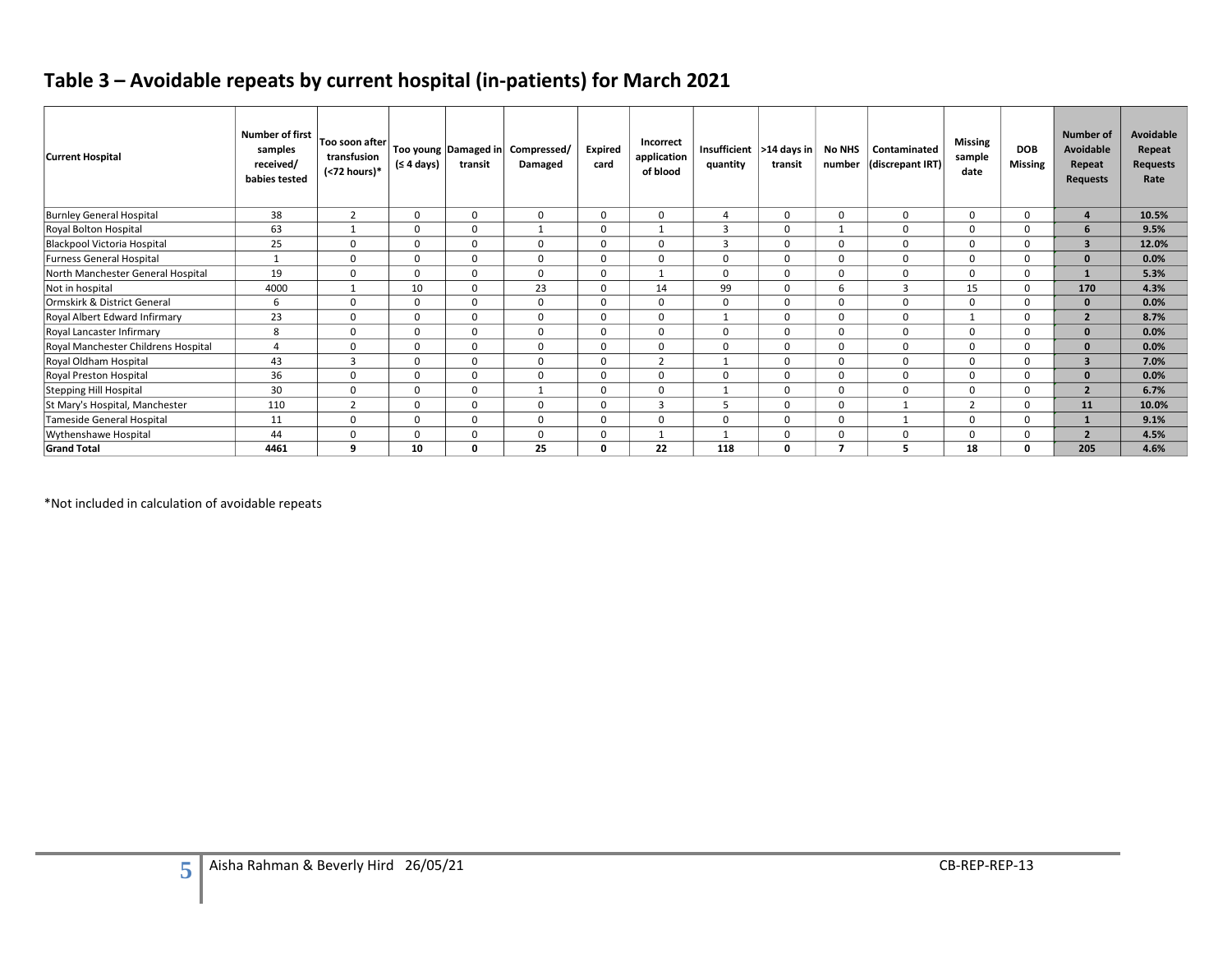Tips to help avoid rejection of samples:

- Collect sample on day 5 (date of birth is day 0)
- Check the expiry date on the card
- Wash the baby's heel with water to reduce the risk of a contaminated IRT result
- Ensure that blood spots are the size of the guide circles on the card
- Allow the blood to drop onto the card rather than touching the filter paper to the baby's heel
- Some brands of lancet device are more effective than others
- Extra blood spots, in addition to the 4 indicated by the guide circles, can be collected elsewhere on the card
- Repeat the test at the same visit if the spots are too small or have not soaked through to the back of the card
- Make sure there is a valid NHS number on the card

#### **Conclusion**

The avoidable repeat rate for March was 4.6%, which is a large increase on February's rate of 2.8%. The most common reason for rejection was insufficient blood. There was also an increase in the number of compressed/damage samples. Within the laboratory, we have investigated this unusual increase in rejected samples. One contributory factor may have been internal discussions about a new national document on blood spot sample acceptance/ rejection. This may have unintentionally led to an increase in sample rejections due to increased scrutiny of sample quality.

To investigate further, a subset of rejected samples were reviewed by a senior member of staff. The samples did not meet the existing sample acceptance criteria, although some were noted to be borderline cases. We think there may also have been variation in how we handle stained glassine envelopes, which imply either that the sample has been put in the envelope wet or the spots have been compressed. Both practices can